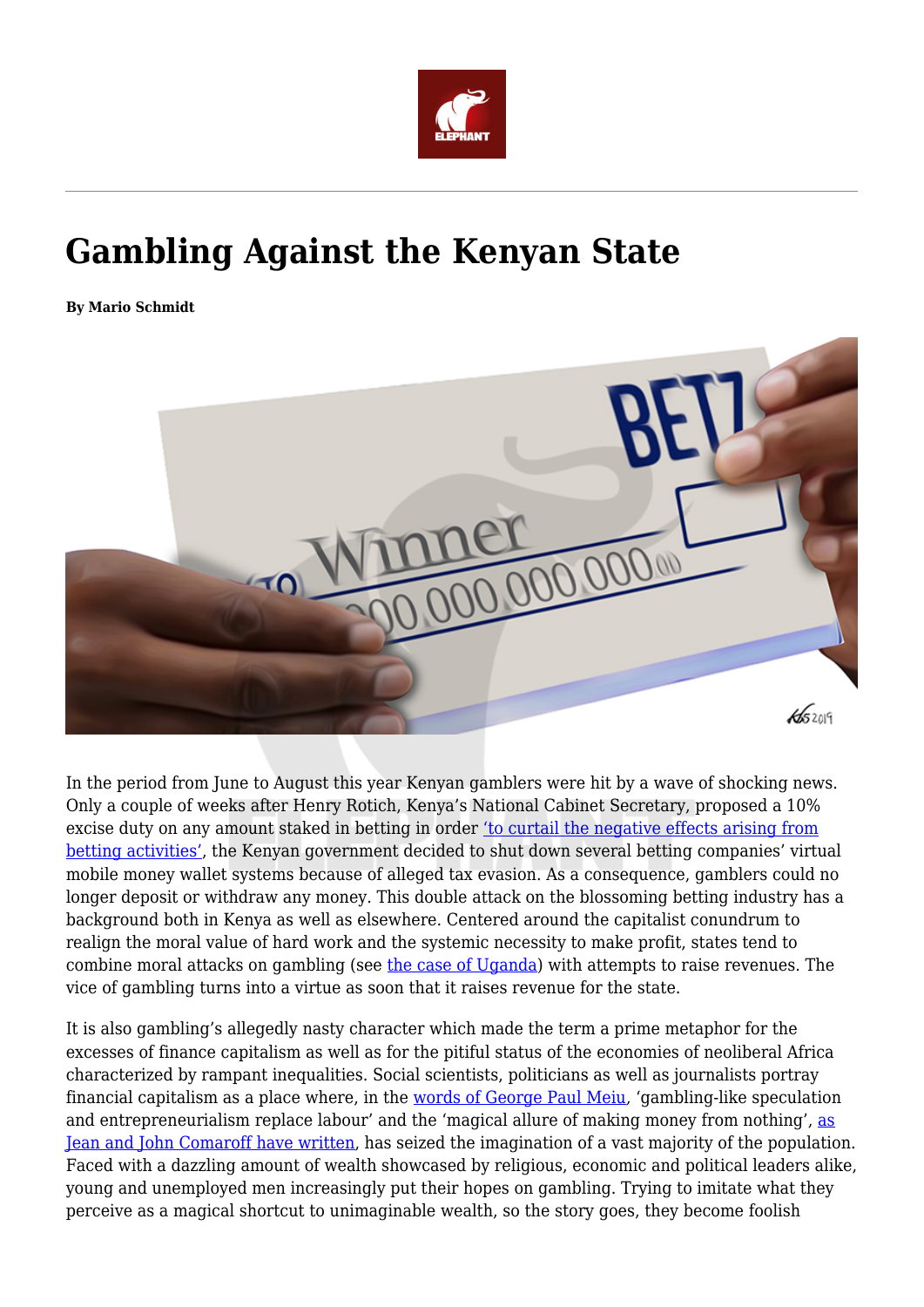puppets of a global capitalist system that they often know little about and have to face the [dire](https://www.theelephant.info/features/2018/02/16/betting-their-lives-away-how-online-gambling-is-ruining-kenyan-youth/) [consequences of their foolish behaviour.](https://www.theelephant.info/features/2018/02/16/betting-their-lives-away-how-online-gambling-is-ruining-kenyan-youth/)

After spending several months with gamblers both in rural as well as urban Kenya, I can only conclude that this story fails to portray reality in its complexity [\(see Schmidt 2019\)](https://www.tandfonline.com/doi/full/10.1080/17531055.2019.1635818?af=R). While it is undeniable that some gamblers attempt to imitate the acquisition of a form of wealth that they perceive as resulting from a quick-to-riches scheme, a considerable number of Kenyan gamblers do not. In contrast, they portray and enact gambling as a legitimate and transparent attempt to make ends meet in an economy that does not offer them any other stable employment or income.

Narratives about betting leading to poverty, suicide and alcoholism neglect the fact that the majority of young Kenyan gamblers had already been poor, stressed and under extreme economic pressure before they started gambling, or, as a friend of mine phrased it succinctly: 'If I don't bet, I go to bed without food every second night, if betting does not go well. I might sleep without food two days in a row. Where's the difference?' Gambler's betting activities therefore cannot be analyzed as a result of a miserable economic situation alone. Such a perspective clearly mutes the actors' own view of their practices. They see betting as a form of work they can engage in without being connected to the national political or economic middle class or elite, i.e. without trying to enter into opaque relationships characterized by inequality. In other words, I interpret gambling as directed against what gamblers perceive as a nepotistic and kleptocratic state capitalism, i.e. an economy in which wealth is not based upon merit but upon social relations and where profit and losses are distributed in a non-transparent way through corruption, inheritance and theft.

Before I substantiate this assumption, let me briefly offer some background information on the boom of sports betting in Kenya which can only be understood if one takes into account the rise of mobile money. The mobile money transfer service [Mpesa was introduced in 2007](http://roape.net/2019/06/11/another-false-messiah-the-rise-and-rise-of-fin-tech-in-africa/) and has since changed the lives of millions of Kenyans. Accessible with any mobile phone, customers can use it to store and withdraw money from Mpesa agents all over the country, send money to friends and family members as well as pay for goods and services. A whole industry of lending and saving apps and sports betting companies has evolved around this new financial infrastructure. It allows Kenyans to bet on sports events wherever they are located as long as they possess a mobile phone to transfer money to a betting company's virtual wallet.

Gamblers can either bet on single games or combine bets on different games to increase the potential winning (a so-called 'multi-bet'). Many, and especially young, male Kenyans, bet regularly. According to a survey I conducted last November around a rural Western Kenyan market centre 55% of the men and 20% of the women have bet in the past or are currently betting with peaks in the age group between 18 and 35. This resonates with [a survey done by Geopoll](https://www.geopoll.com/blog/mobile-gambling-among-youth-in-sub-saharan-africa/) estimating that over 70% of the Kenyan youth place or have [placed bets on sport events.](https://www.theelephant.info/features/2019/07/19/sportpesa-its-time-for-this-kleptocracy-to-end-kenyas-billion-dollar-sport-betting-curse/)

Both journalistic and academic work that understand these activities as irresponsible and addictive had previously primed my perception. Hence, I was surprised by how gamblers frame their betting activities as based upon knowledge and by how they enacted gambling as a domestic, reproductive activity that demands careful planning. They consider betting as a meticulously executed form of work whose attraction partly results from its detachment from and even opposition to Kenyan politics (for example, almost all gamblers avoid betting on Kenyan football games as they believe they are rigged and implicated in local politics). Put differently, the gamblers I interacted with understand their betting activities as directed against a kleptocratic capitalist state whose true nature has been, according to my interlocutors, once more revealed by the proposal to tax gambling in Kenya.

Two of my ethnographic observations can illustrate and substantiate this claim, the first being a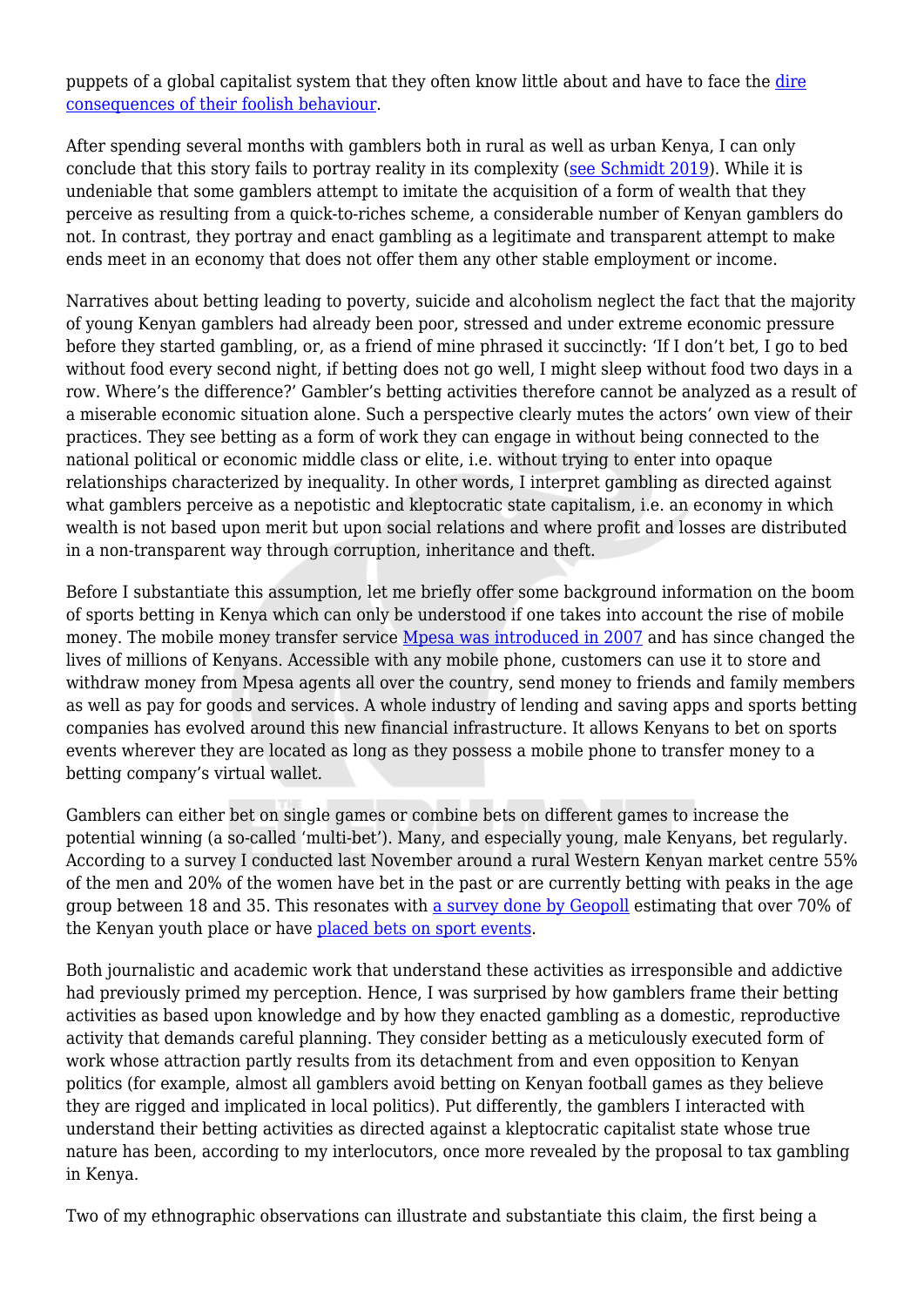result of paying close attention to the ways gamblers speak and the second one a result of observing how they act.

Spending my days with gamblers, I realised that they use words that are borrowed from the sphere of cooking and general well-being when they talk about betting in their mother tongue Dholuo. *Chiemo* ('to eat'), *keto mach* ('to light the fire'), *mach mangima* ('the fire has breath', i.e. 'is alive') and *mach omuoch* ('the fire has fought back') are translations of 'winning' (*chiemo*), 'placing a multibet' (*keto mach*), 'the multi-bet is still valid' (*mach mangima*) or 'the multi-bet has been lost' (*mach omuoch*). This interpenetration of two spheres that are kept apart or considered to be mutually exclusive in many descriptions of gambling practices sparked my interest and I began to wonder what these linguistic overlaps mean for a wider understanding of the relation between gambling and the ways in which young, mostly male Kenyans try to make ends meet in their daily lives.

While accompanying a friend of mine on his daily trips to the betting shops of Nairobi's Central Business District, I realized that the equation between gambling and reproductive work, however, does not remain merely metaphorical.

Daniel Okech, a 25-year-old Master of Business Administration worked on a tight schedule. When he did not have to attend a university class during the mornings which he considered not very promising anyway, he worked through websites that offered detailed statistical data on the current and past performances of football teams and players. These ranged from the English Premier League to the football league of Finland (e.g. the website [FootyStats\)](https://footystats.org). He engaged in such meticulous scrutiny because he considered the smallest changes in a squad's line-up or in the odds as potentially offering money-making opportunities to exploit. Following up on future and current games, performances and odds was part of Daniel's daily work routine which was organized around the schedules of European football leagues and competitions. The rhythm of the European football schedule organized Daniel's daily, weekly and monthly rhythms as he needed to make sure to have money on the weekends and during the season in order to place further bets.

Even though betting is based upon knowledge, habitual adaptations and skills, it rarely leads to a stable income. With regard to the effects it has, betting appears to be almost as bad as any other job and Daniel does not miscalculate the statistical probabilities of football bets. He knows that multibets of fifteen or more rarely go through and that winning such a bet remains extraordinarily improbable. What allows gamblers like Daniel to link betting with 'work' and the 'reproductive sphere' is not the results it brings forward. Rather, I argue that the equation between the 'reproductive sphere' and betting is anchored in the specific structure between cause and effect the latter entails.

What differentiates gambling from other jobs is the gap between the quality of one's expertise and performance and the expected result. For young men in Nairobi, one could argue, betting on football games is what planting maize is for older women in arid areas of Western Kenya in the era of global climate change: an activity perfected by years of practice and backed up by knowledge, but still highly dependent on external and uncontrollable factors. Just like women know that it will eventually rain, Daniel told me that 'Ramos [Sergio Ramos, defender from Real Madrid] will get a red card when Real Madrid plays against a good team.'

For young men who see their future devoid of any regular and stable employment betting is not a 'shortcut' to a better life, as often criticized by middle-class Kenyans or politicians. It is rather one of the few ways in which they can control the conditions of their type of work and daily work routine while at the same time accepting and to a certain extent even taming the uncontrollability and volatility of the world surrounding them.